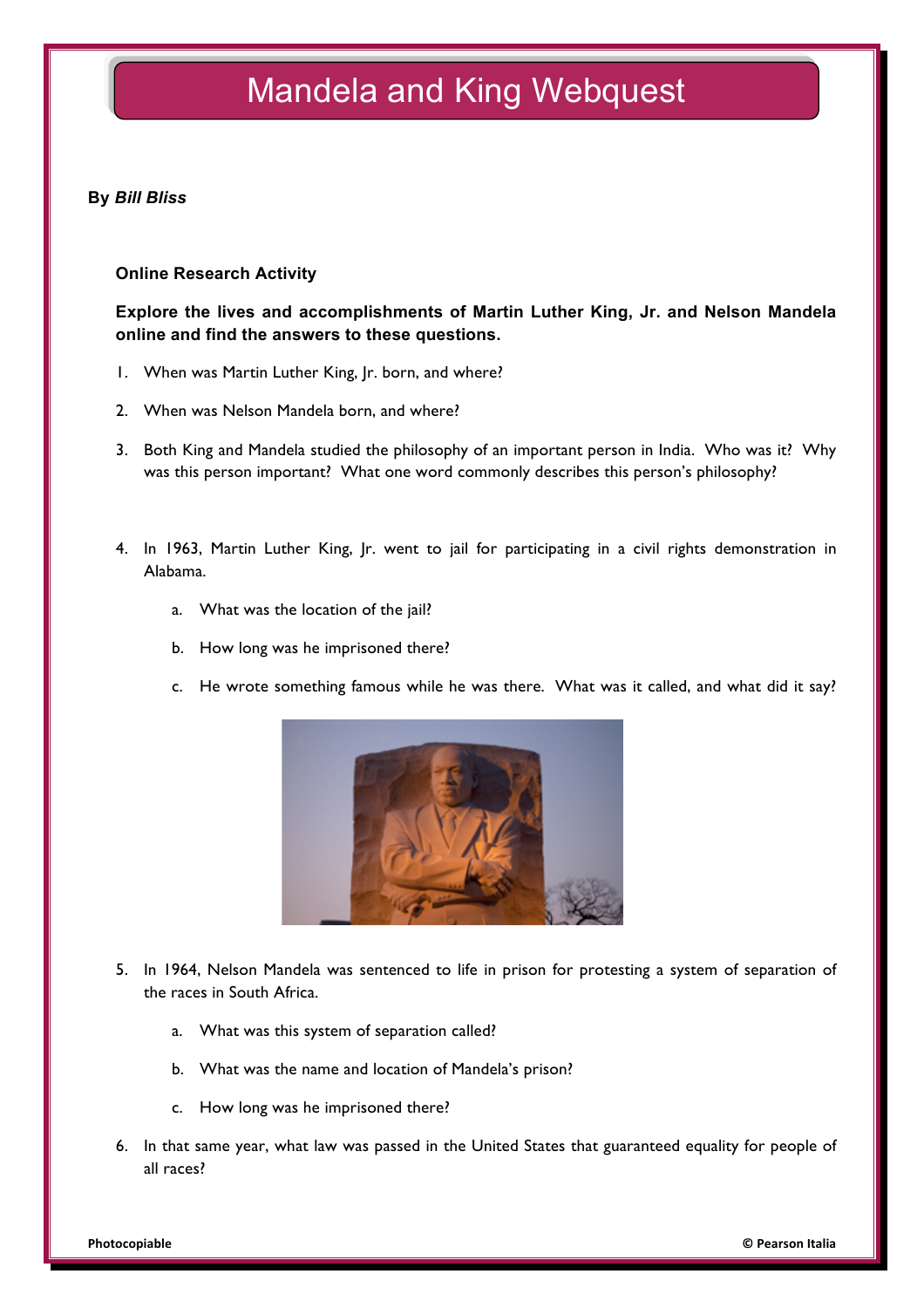- 7. What world prize did both Martin Luther King, Jr. and Nelson Mandela win?
- 8. When did each of them win this award?
- 9. When Nelson Mandela accepted this award, he ended his acceptance speech with this reference to Dr. King:

*"Let the strivings of us all prove Martin Luther King, Jr. to have been correct when he said that humanity can no longer be tragically bound to the starless midnight of racism and war. Let the efforts of us all prove that he was not a mere dreamer when he spoke of the beauty of genuine brotherhood and peace being more precious than diamonds or silver or gold. Let a new age dawn!"*

- a. What is the name of the speech by Martin Luther King, Jr. that Mandela was referring to?
- b. During what event did Dr. King give this speech?
- c. When did it occur?
- d. What are the famous lines at the end of the speech?
- 10. Nelson Mandela is often called the father of his country and the emancipator of his people. For this reason, which two U.S. presidents is he sometimes compared to?
- 11. How did Dr. King die in 1968? How old was he?
- 12. How old was Nelson Mandela when he died in 2013?

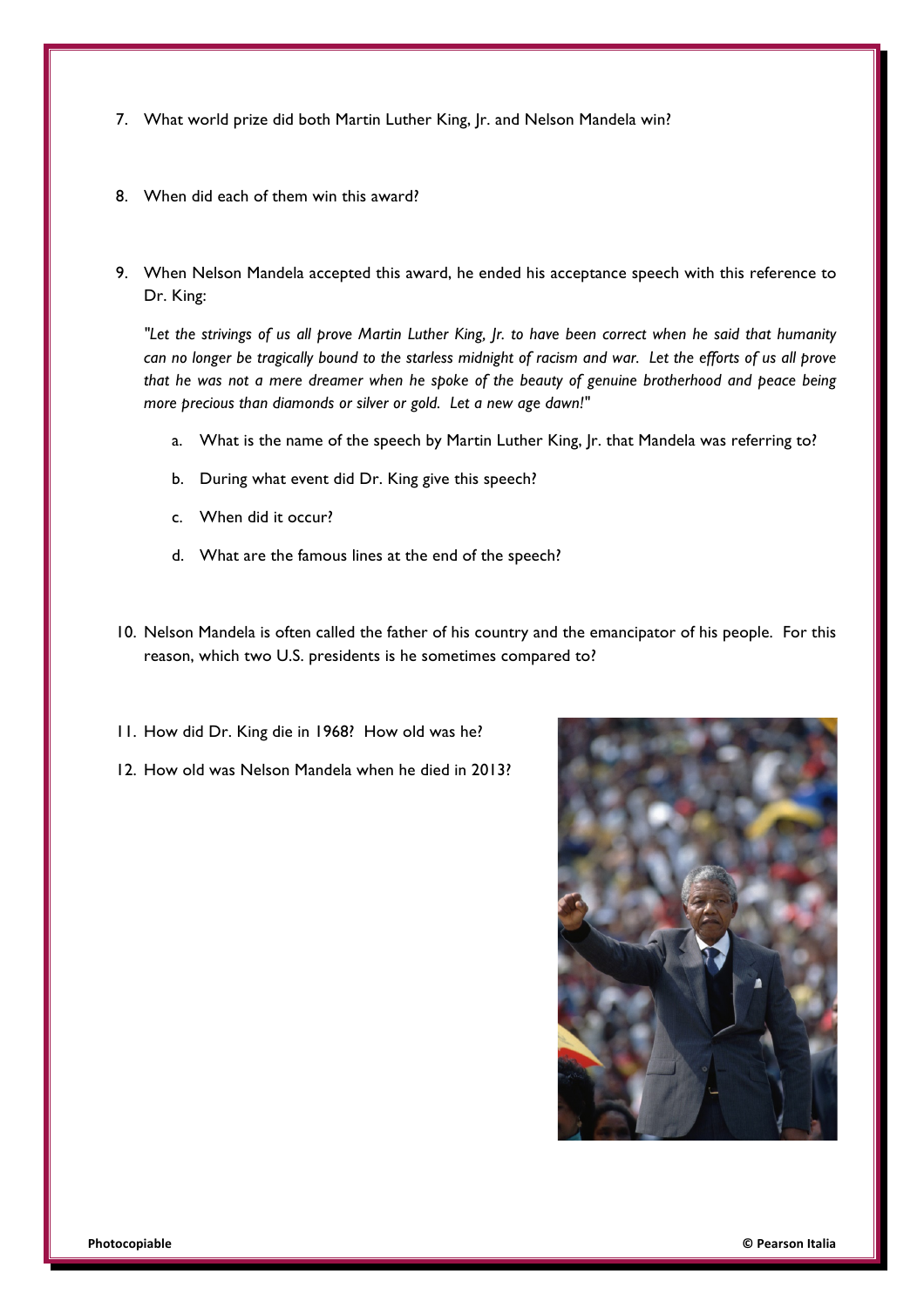# Mandela and King: A Lesson for Martin Luther King, Jr. Day

# **By** *Bill Bliss*

Nelson Mandela and Martin Luther King, Jr. never met and they lived at opposite ends of the world, but their paths of struggle for civil rights in South Africa and the United States intersect as two of the twentieth century's most important achievements in advancing human rights and freedom. As the holiday commemorating Dr. King approaches, it is a compelling time to consider the contributions of both of these extraordinary leaders.

# **A WebQuest**

Here is an online research activity students can do to explore the lives and accomplishments of Martin Luther King, Ir. and Nelson Mandela. Students can work on their own or with a partner or small group to find the answers to these questions and then share as a class. Through this activity, they will discover some of the ways in which these two leaders had similar views and shared similar experiences during their remarkable lifetimes.

#### **Online Resources**

Before students go to their usual search engines to find answers for the WebQuest, encourage them to first explore some of the following primary web sources:

http://www.nps.gov/malu/index.htm

Martin Luther King, Jr. National Historic Site, Atlanta, Georgia

(The official site of the National Park Service)

http://www.thekingcenter.org/

The King Center (Library and Archives)

(The site includes a "dream map" and offers students an opportunity to add their dreams to the archive.)

http://www.mandela.gov.za/

South African official government site commemorating Nelson Mandela

(This site offers information about Mandela's life, a picture gallery, and links to videos.)

# **A Note on Dr. King and South Africa**